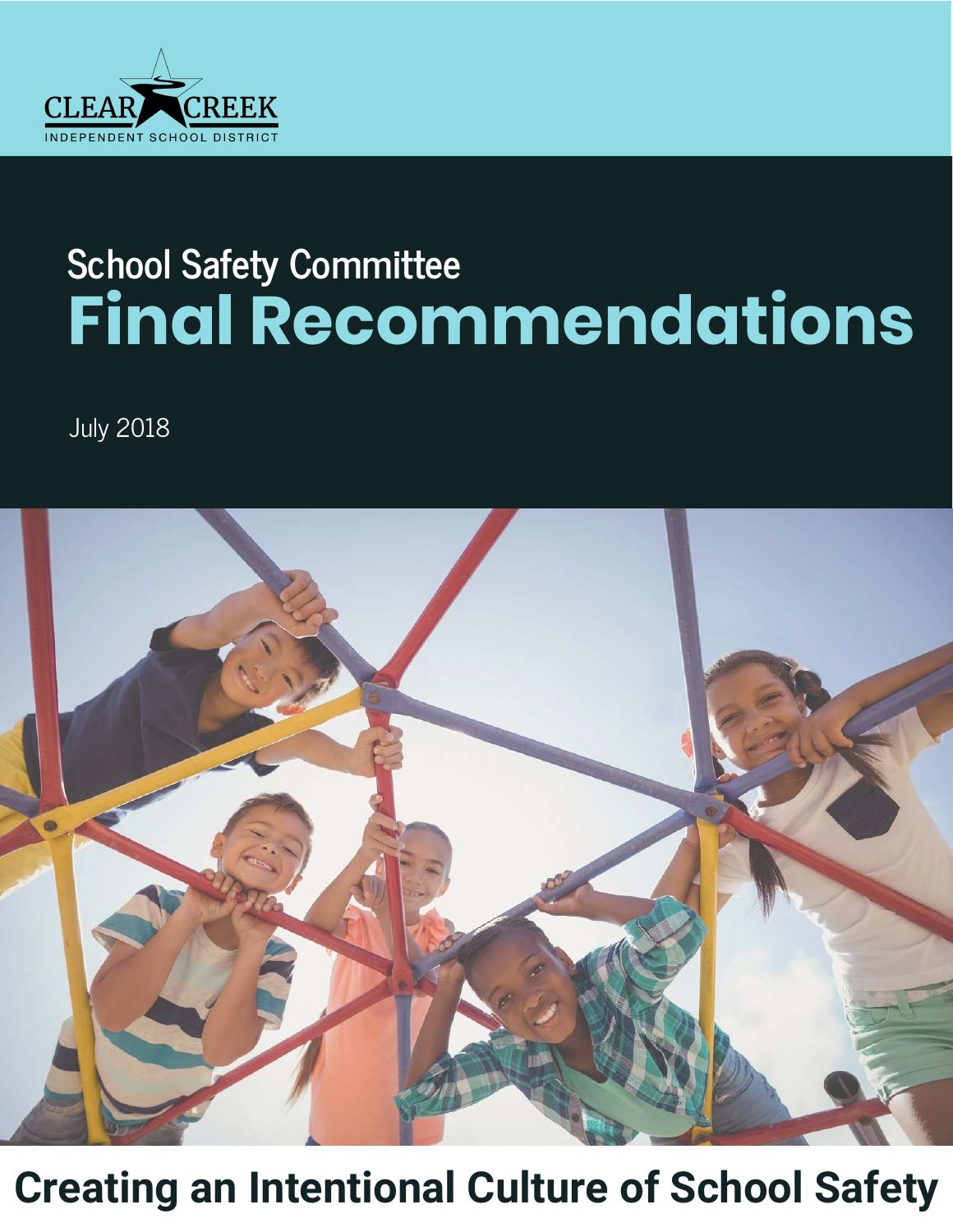### **Introduction**

The Clear Creek Independent School District is committed to ensuring each student and staff member is emotionally and physically secure. The school district has made safety an intentional and strategic focus of day-to-day operations for nearly a decade. Those efforts, outlined in the [Clear Creek Independent School District's Strategic Plan](https://ccisd.net/cms/One.aspx?portalId=645487&pageId=1228280) and the [Superintendent Targets, include secure entry vestibules, improved surveillance of schoo](https://ccisd.net/cms/One.aspx?portalId=645487&pageId=3755814)l activities, perimeter fencing and bullet/shatter resistant film on entry ways.

The District's focus on people and prevention extend to enhanced training for all staff and students, bully prevention curriculum and outreach, additional security personnel at the high school level, and expanded partnerships with local and federal law enforcement agencies to assess, investigate and mitigate threats. Simply stated, much progress had already been made prior to the formation of the 2018 CCISD School Safety Committee. In light of the horrific school shootings across America, and most recently, very close to home in Santa Fe, the superintendent called for a citizens' committee to review existing practices in CCISD and make a set of recommendations to further improve school safety.

This committee was comprised of 15 parents, selected from a random drawing, law enforcement officers, mental health providers, students, CCISD teachers and staff, and faith-based leaders. The team met every Tuesday through June to review current practices and research potential changes to all areas of the school system.

At the onset of this group's work, the superintendent encouraged members to explore all options and leave budgetary questions or concerns off the table, essentially, do the work without worrying about the price of school safety.

The committee came to a consensus that the real way to impact student safety is through improved facilities, additional officers and student support counselors, consistent and updated training, enforced policies and procedures, and a robust emergency communications system.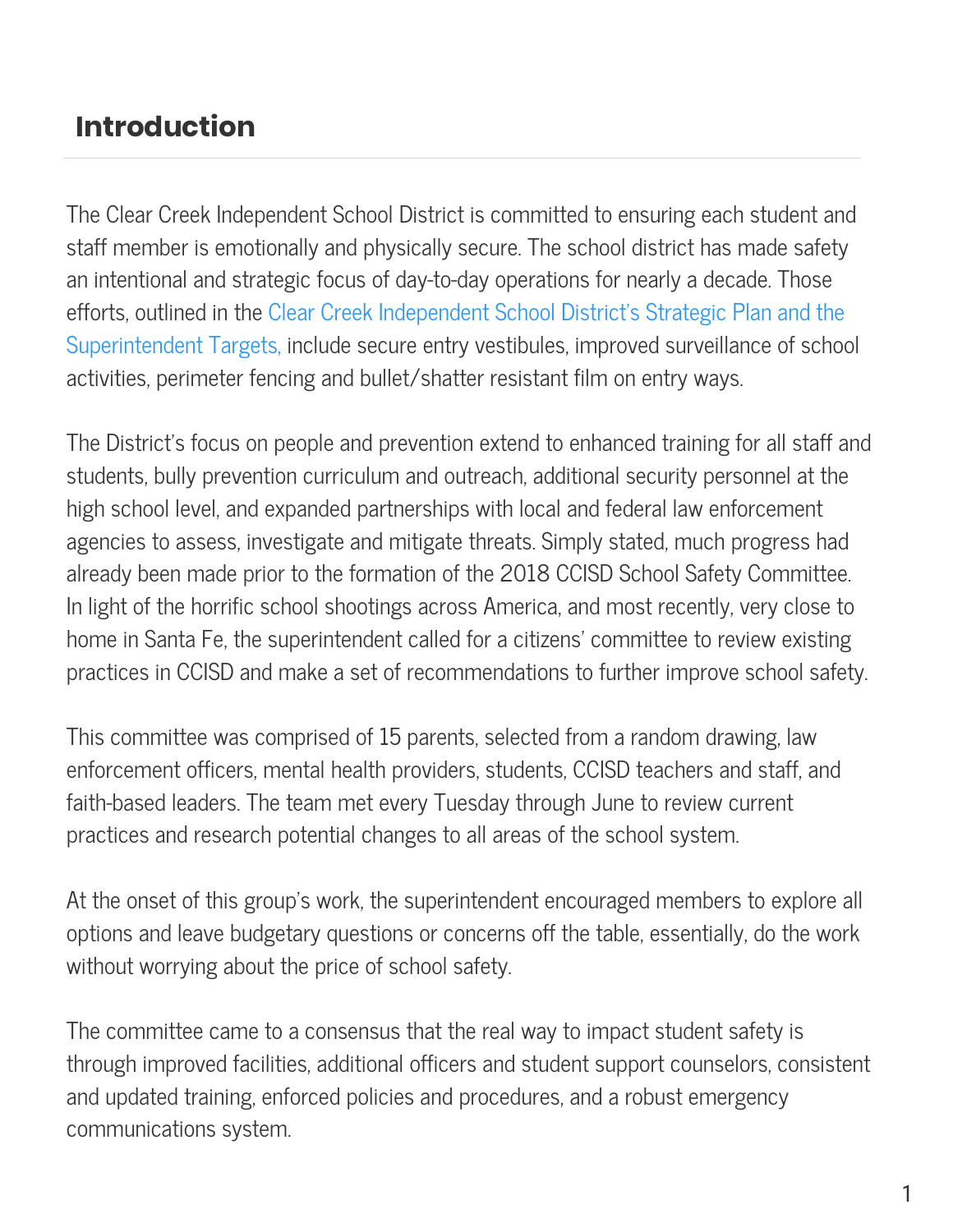### **Introduction**

The committee took a set of preliminary recommendations to the public for feedback. On Monday, July 16, 2018, the CCISD School Safety Committee held a community input meeting at Clear Springs High School. The meeting was also streamed online with nearly 3,300 viewers. The committee considered public input as it finalized the enclosed recommendations. A full listing of the recommendations can be found in this document and online at www.ccisd.net.

The CCISD Board of Trustees will consider the committee's final recommendations on Monday, July 23, 2018 at 7 p.m.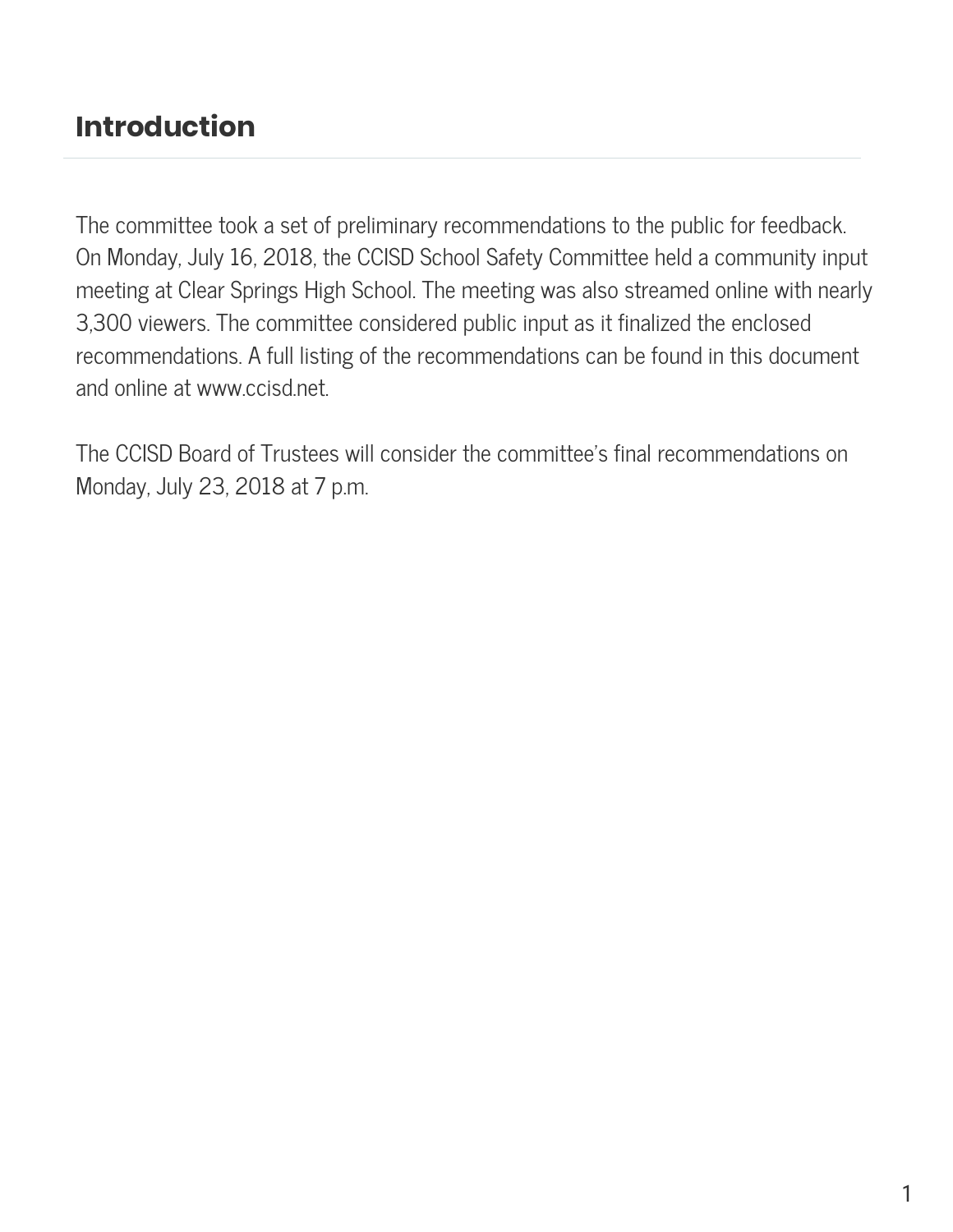### **Committee Charges**



Recommend appropriate changes and timelines to ensure a safe and nurturing learning environment for students and staff

Examine the use of clear backpacks for students and whether they are a deterrent

Investigate the use of safety solutions at all schools and facilities

Review the various levels of mental health providers and student access to such providers

Evaluate the student code of conduct and law to determine if changes are necessary to ensure the safety of students and staff

Define communication tools and protocols in case of an emergency

Consider all other safety measures as practicable

## **Committee Guidelines**

- Recommend appropriate changes and timelines to ensure a safe and nurturing learning environment for students and staff
- Identify sources of funding from Federal, State and Local levels to support recommendations including both fixed assets and personnel
- Consider recommendations from Governor Abbott's discussion on school safety
- Identify, investigate, and address causal factors for students in crisis.
- Identify quality social media monitoring tools to investigate and remove threats to schools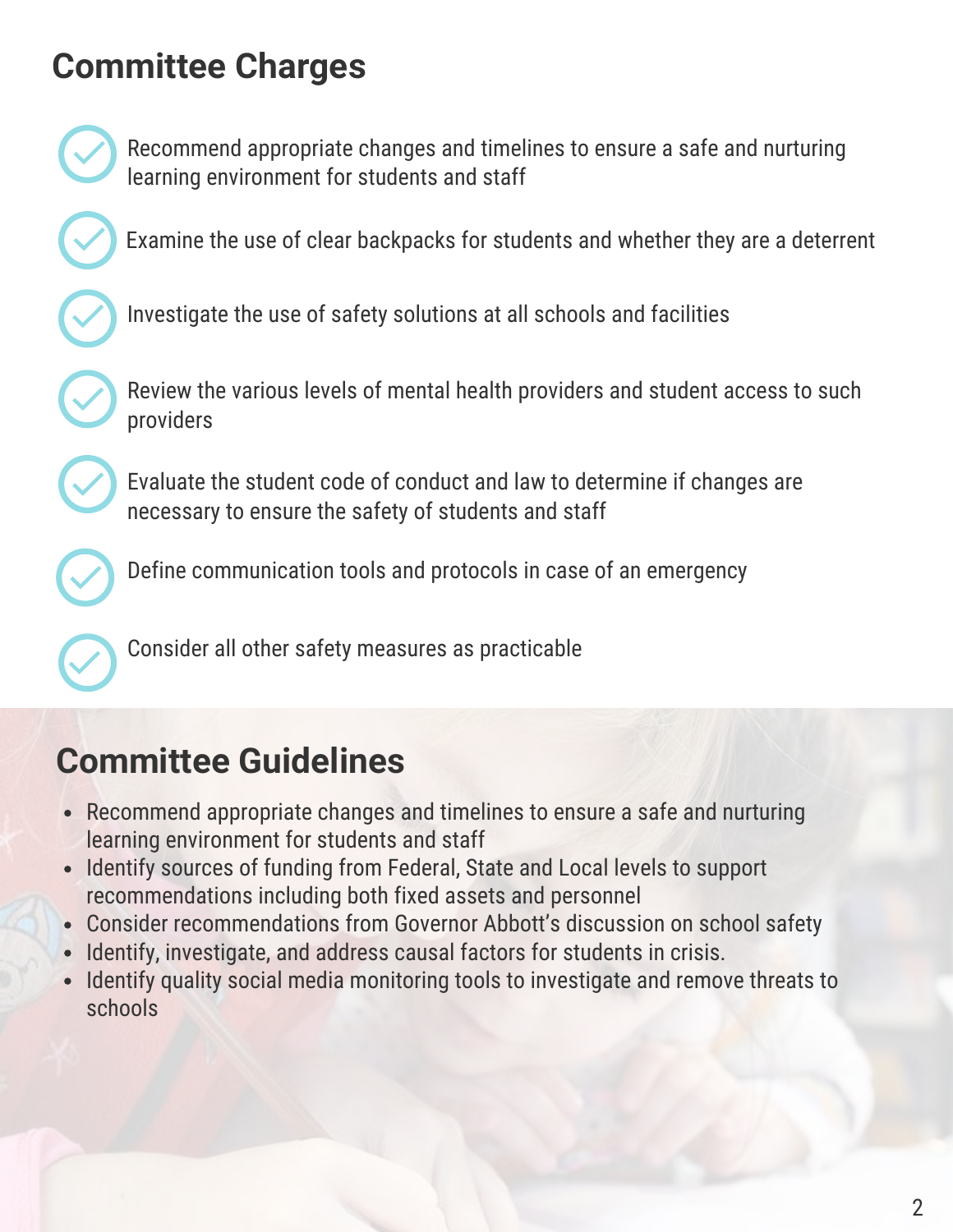## **CCISD School Safety Committee Membership**

### **Law Enforcement**

Captain Josie Rivas, Galveston County Sheriff SLO Division Chief Gary Ratliff, League City PD Captain Dana Hitzman, Houston PD Richard Rennison, FBI

### **Mental Health Experts**

Dr. Pam Ellis, CCISD Dr. Kelley Williams, Krist Samaritan **Center** Dr. Pam Reed, Devereux Center

#### **Students**

Anna Alves Alina Dong Adarsh Suresh Erin Pritchard

#### **CCISD Staff**

Dr. Britani Moses, Principal Mandy Scott, Principal Jamey Majewski, Principal Rosemary Lagrone, Teacher Will Thomas, Teacher Ben Haney, Teacher Laurel Showman, Technology Sally Harris, Front Office Walter Watson, Transportation

#### **Parents**

#### **Clear Springs Feeder Pattern**

David Newman, Clear Springs High School Eric Pugh, Creekside Intermediate Amy Eason, Gilmore Elementary **Clear Brook Feeder Pattern** Mitzi Pandolph, Clear Brook High School Patricia Trubl, Westbrook Intermediate Michael Downs, Greene Elementary **Clear Falls Feeder Pattern** Kate Vaughan, Clear Falls High School Ron McGraw, Seabrook Intermediate Stephanie Brown, Mossman Elementary **Clear Lake Feeder Pattern** Jason Foltyn, Clear Lake High School Grace Melgar, Space Center Intermediate Henry Gonzalez, Falcon Pass Elementary **Clear Creek Feeder Pattern** Catharine Pearce, Ferguson Elementary Keolla Bell, League City Intermediate Holly Rocha, Clear Creek High School

#### **Faith-Based Leaders**

Mark Carden, Clear Creek Community Church Dr. Waleed Basyouni, Clear Lake Islamic Center Rabbi Yitzchok Schmukler, Chabad of the Bay Area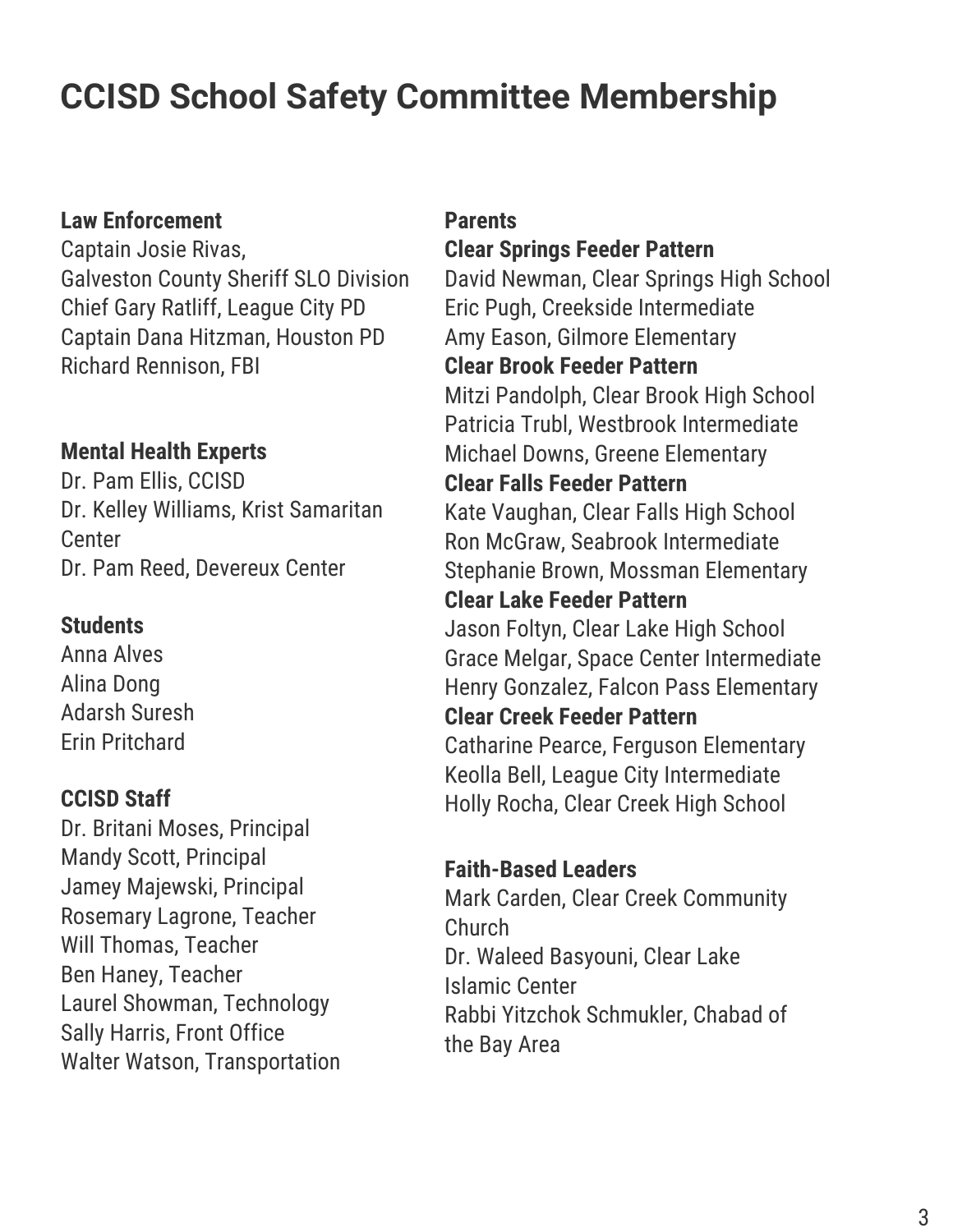### **Consensus Statement on Metal Detectors, Arming of Teachers, and Marshals in Schools**

The CCISD School Safety Committee explored the use of metal detectors, the arming of teachers, and the solicitation of marshals with concealed handgun licenses. The committee came to a wide consensus that these measures, at this time, would shift CCISD from a nurturing learning environment to one synonymous with a penitentiary. The committee does not recommend these options.

The committee found research and evidence that metal detectors would not stop a motivated shooter nor do they effectively detect weapons. A [2015 TSA study](https://www.forbes.com/sites/danielreed/2015/06/08/the-tsas-95-failure-rate-be-carefull-what-you-ask-for-when-demanding-that-congress-do-something/#1c9927a57137) found a fail rate of 95 percent with highquality equipment, full-time and trained screeners, and intensive support personnel. Michael Dorn, Director of non-profit [Safe Havens International,](http://safehavensinternational.org/) said, "Properly funded and run metal detection programs can be quite effective in reducing the risk of the more common types of weapons violence in schools (gang-related violence, etc.) but it is much harder to dissuade a determined attacker who is willing to risk death or who plans to kill himself or herself."

The committee participated in a case study of the metal detection program at Davis High School in the Aldine Independent School District. They found the screening process takes up to 45 minutes for a school population of 2,500. Teachers and campus staff operate five detection sites because by law, police officers cannot conduct searches without probable cause. The group felt the length of time students wait outside to go through the detectors would create a secondary safety hazard.

The committee and district staff intentionally sought evidence to indicate that metal detectors are effective in the prevention of gun violence and could not identify a source. One comprehensive study by the Journal of School Health concluded, "There is insufficient data in the literature to determine whether the presence of metal detectors in schools reduces the risk of violent behavior among students, and some research suggests that the presence of metal detectors may detrimentally impact student perceptions of safety."

The committee discussed whether a metal detector program would also include after-school activities and evening events such as band concerts, basketball games, open houses, recognizing the absence of an active metal detector would allow persons to bring and intentionally hide weapons to use at a later time.

For these reasons, the CCISD School Safety Committee does not recommend the installation of metal detectors inside schools based on evidence of significant fail rates of weapon detection, secondary safety issues for students waiting outside, and the redirection of campus teachers and staff time to operate metal detectors every day.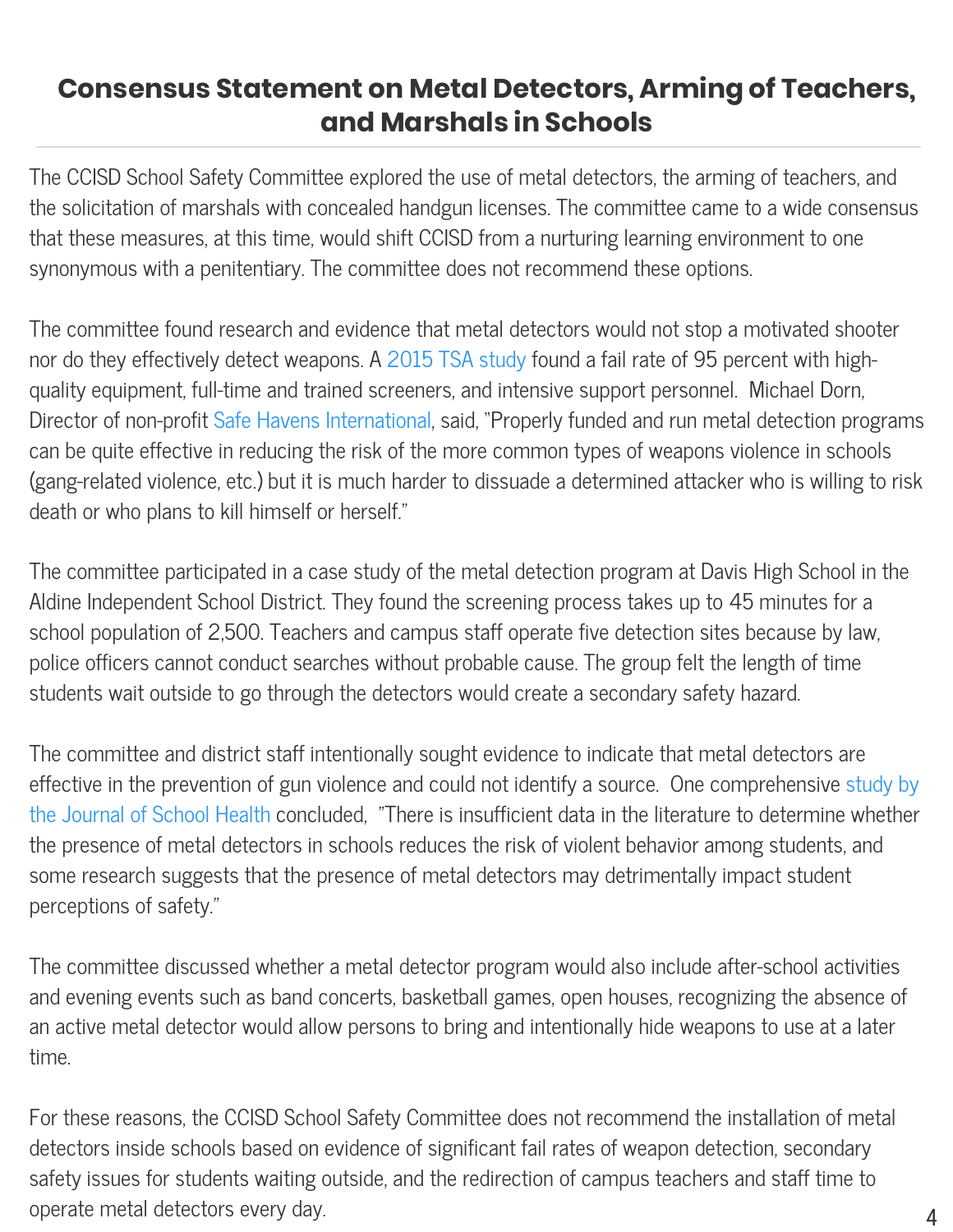### **Consensus Statement on Metal Detectors, Arming of Teachers, and Marshals in Schools**

The committee reviewed the state regulations over the Guardian Plan, a program that allows schools to have staff carry weapons on campus, and the Marshal Plan, a program where citizens can serve as armed personnel in a school setting. The group did not feel state regulations provide for the appropriate vetting, psychological examination, or training of guardians or marshals.

In the end, the committee felt adding 15 additional police officers, 15 student support counselors, enhancing training and prevention techniques, and improving security systems would provide a far more stronger shield than metal detectors, guardians and marshals.

The school district, through a similar or follow-up committee, should continue to explore safety improvements on a regular and consistent basis.

Respectfully submitted,

Henry Gonzalez, Committee Co-Chair Richard Rennison, Committee Co-Chair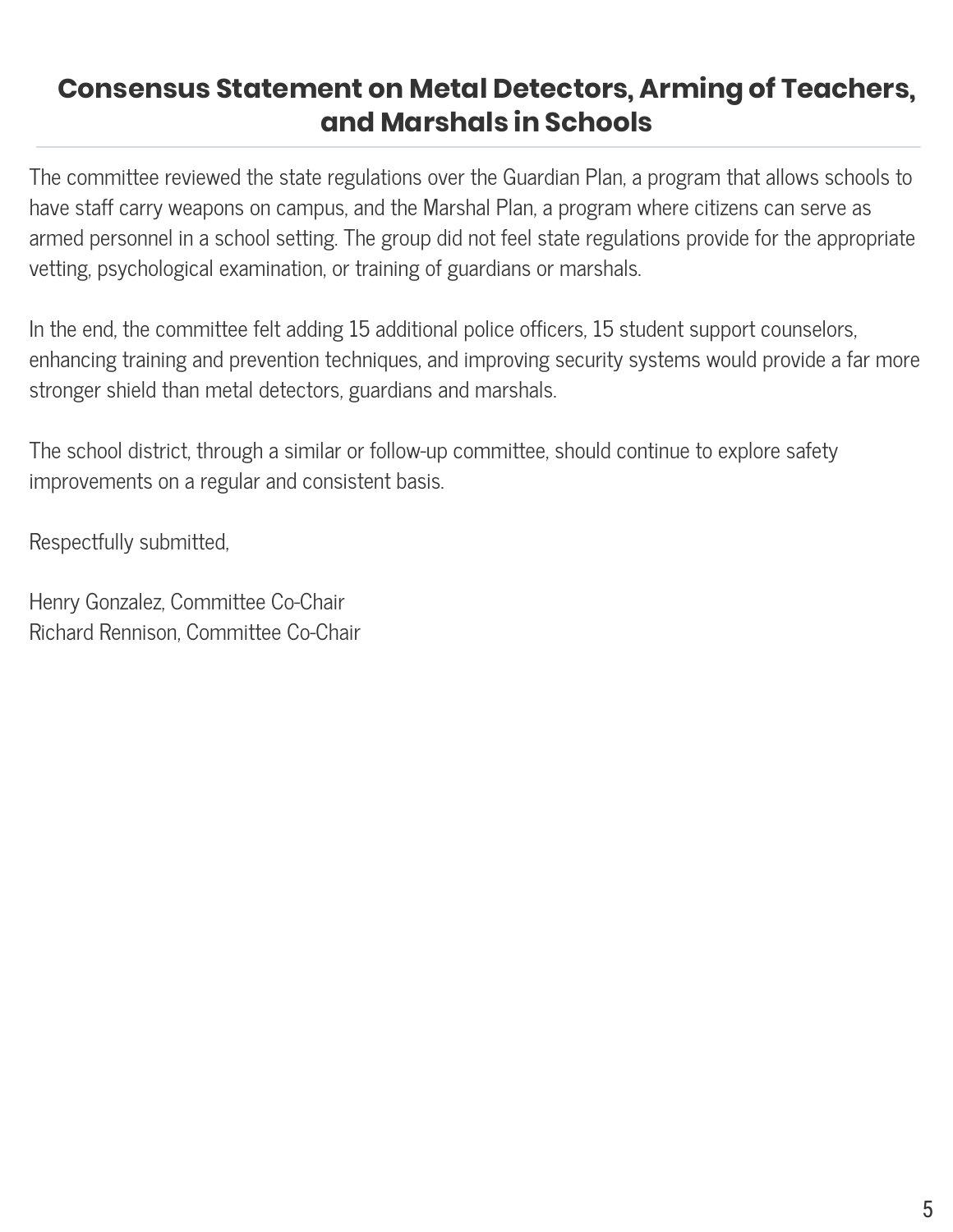# Prevention **Through People**

### **Current Status**

Clear Creek ISD has two full-time Galveston County Sheriff School Liaison Officers (SLOs) at each comprehensive high school, one at Clear View High School, and one at Clear Path Alternative School. Each of the ten intermediate schools have one full-time SLO and these officers also patrol elementary schools. After the Parkland, Florida shooting in February, CCISD added a security monitor to each high school to solely patrol the exterior building.

#### **Recommendations** 1. Add 15 SLOs to the CCISD security force which will bring comprehensive high schools to three full-time officers and intermediate schools to two SLO officers per campus. The second intermediate SLO will also patrol elementary schools and ensures intermediate schools are always covered with a minimum

of one officer.

2. Establish or expand community policing and outreach programs such as DARE and Watch D.O.G.S. to foster law enforcement relationships and provide an additional layer of security at the elementary schools.

### **Current Status**

Clear Creek ISD has a strong student counselor program at all levels. The committee received a comprehensive outline of the people, programs and needs in the area of student support and bullying prevention. **WHA** View the presentation here.

### **Recommendations**

1. Increase the number of student support counselors at the high school level and implement a student support counselor program at each intermediate school.

2. Investigate the need for additional Licensed Professional Counselors (LPCs) to support student needs.

3. Create a counselor to student ratio commensurate with the state average of 450:1.

4. Increase mental health consultants and partnerships with agencies.

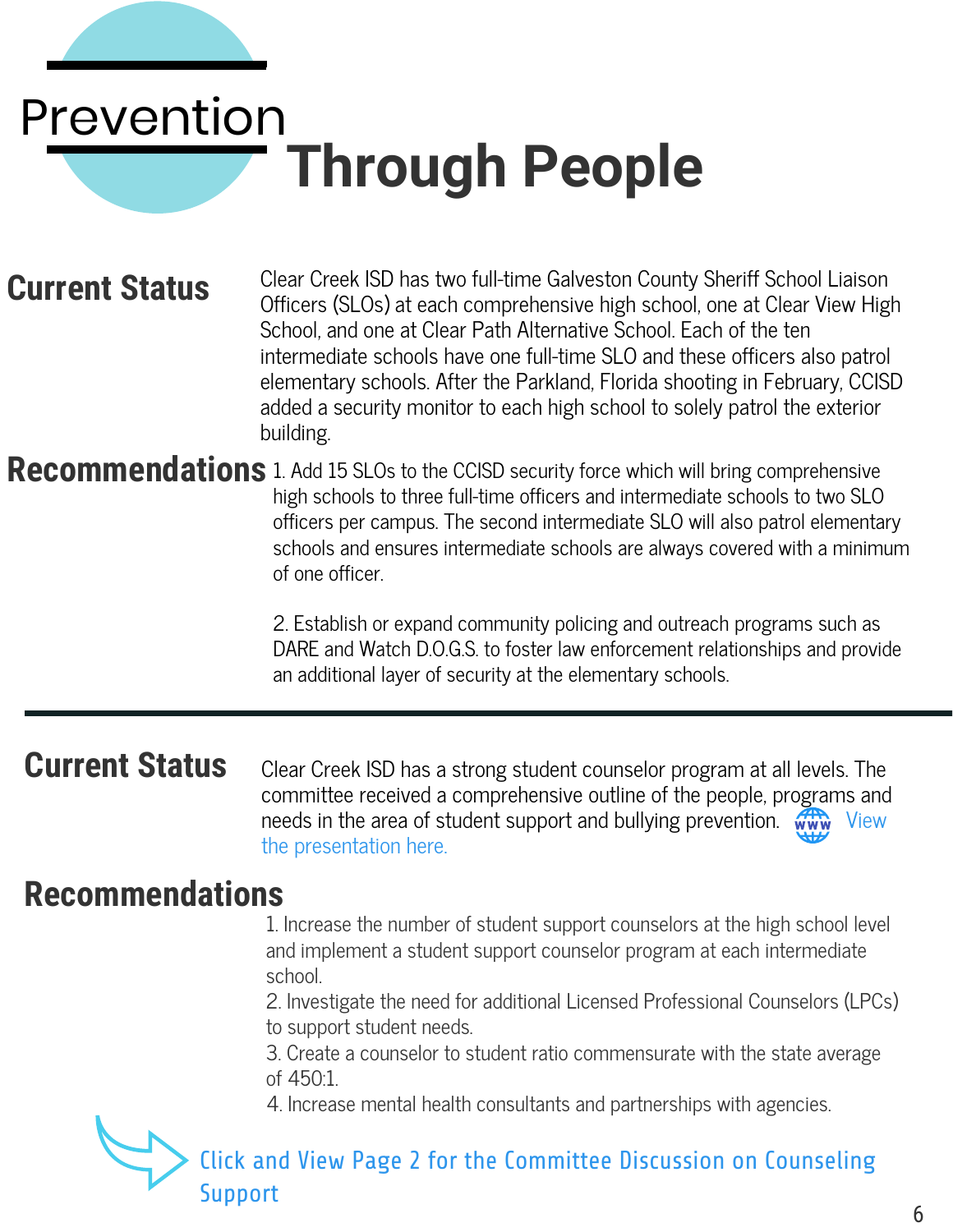# Prevention **Through Improved Facilities**

### **Current Status**

Through a series of community-supported bond programs, the District has hardened schools throughout the school district. Such efforts include perimeter fencing at all elementary schools, secured vestibules with buzzer entry at all schools, bullet/shatter resistant film in entry ways, updated surveillance cameras, technology upgrades to support monitoring of school activity. When the presentation here.

### **Recommendations**

- 1. Ensure all classroom doors can be locked from both sides.
- 2. Increase the number of controlled access points.
- 3. Decrease the number of uncontrolled access points.
- 4. Replace obsolete cameras in campuses and on buses.

5. Increase staff access to panic buttons and develop strict protocols for use.

6. Evaluate and install bullet/shatter resistant film on windows and doors in strategic locations.

7. Ensure school liaison officers and area police dispatch centers can access security cameras remotely.

8. Develop individual site plans, utilizing technology, to ensure exterior doors are not ajar during school times.

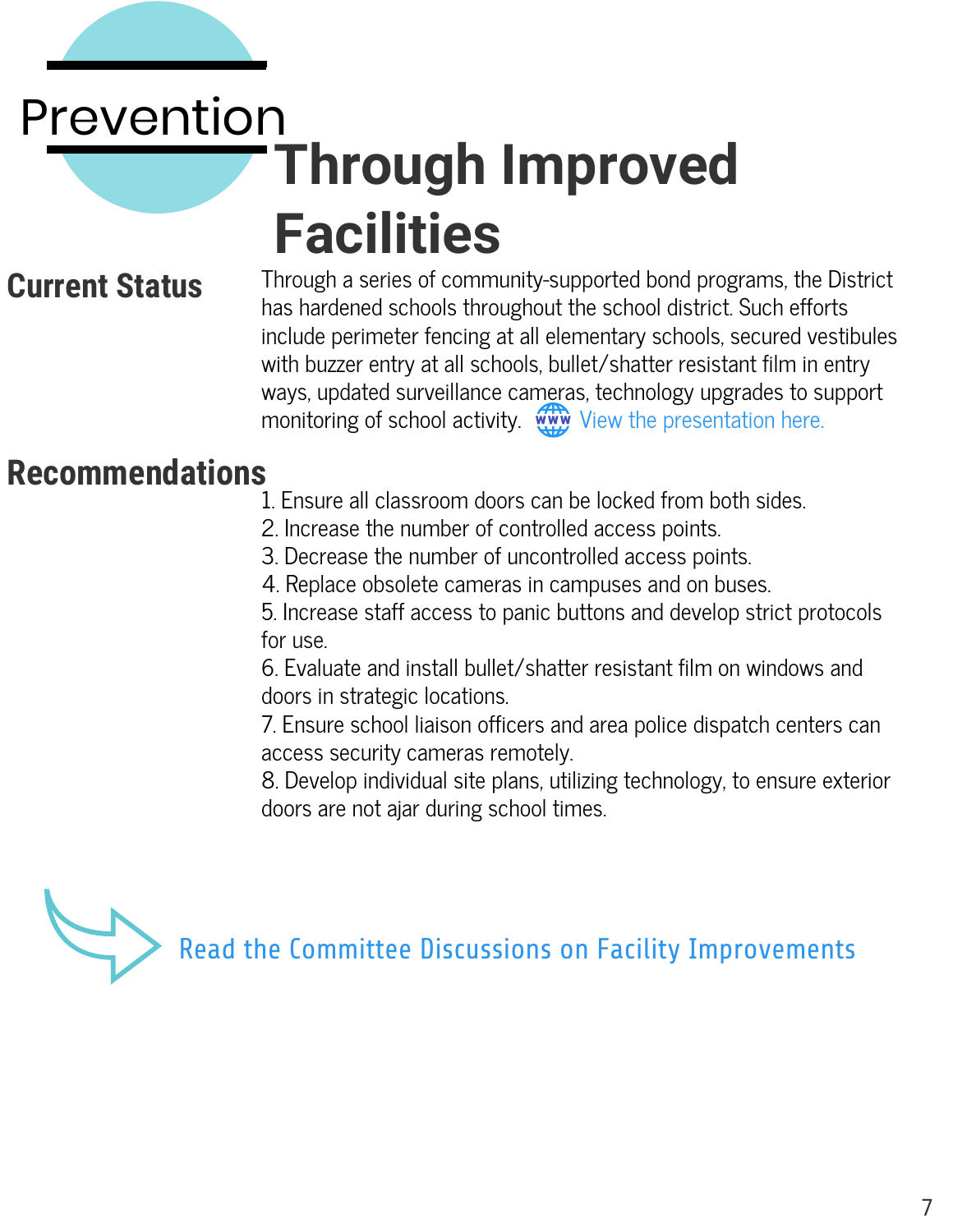# Prevention **Through Safety Training**

### **Current Status**

The school district employs a full-time Safe Schools Director who is skilled in emergency response, prevention techniques, and logistical training. The school district currently exceeds all state requirements for school safety training www The committee learned of the training currently in place.

Recommendations 1. Conduct at a minimum, one Lockdown and one Hold drill per semester. (A minimum of 4 drills per year)

> 2. Conduct drills during random times of the school day so that staff and students know what to do during passing periods.

3. Train all substitutes on each emergency protocol and require demonstration of proficiency annually.

4. Implement tabletop emergency scenario training for staff to be conducted four times a year during faculty meetings.

5. Develop training information specifically for parents, in multiple languages, on all CCISD Emergency Protocols.

6. Train all staff on basic life saving techniques every two years.

7. Offer volunteer lifesaving training courses for students before or after school.

8. Expand Mental Health First-Aid training offerings to staff, substitutes, students and parents.

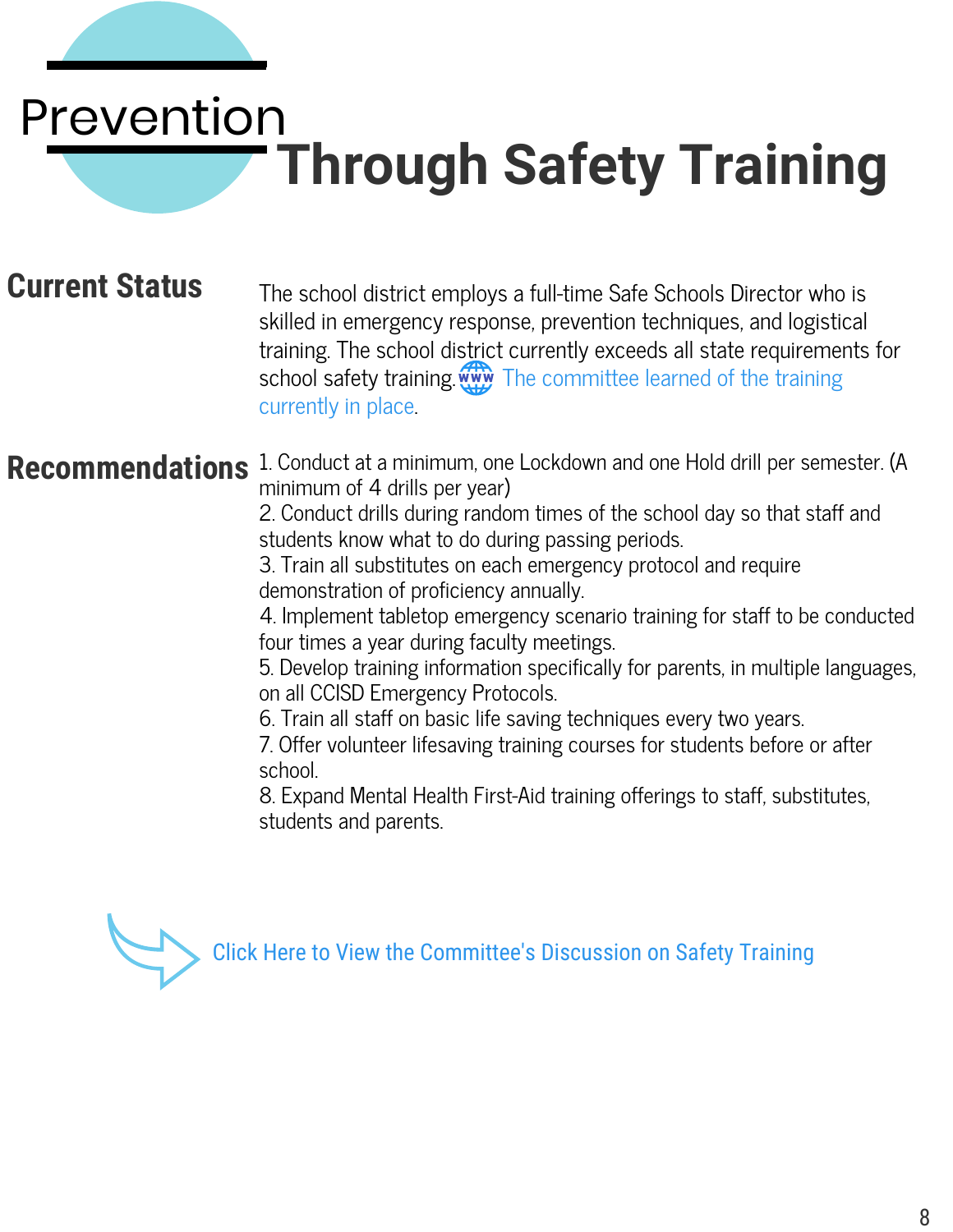# Prevention **Through Safety Protocols**

As part of the committee's work on safety training and emergency planning, the group identified areas within safety protocols that should be addressed. Specifically:

**Recommendations** 1. Develop student-centered plans for self-contained special education classrooms and communicate such plans to parents annually. 2. Address conflicting actions between a fire drill and lockdown drill so that students and staff know what to do in the event of a fire alarm during a Lockdown or Hold.

> 3. Create a reunification process for students and staff who leave a campus in an emergency.

> 4. Expand existing campus safety protocols to include after hours activities.

5. Develop safety protocols for students who may be outside or not in room in an emergency.

5. Establish safety plans for students and staff with medical needs.

6. Develop a written policy for staff, limiting the use of cell phones and electronic devices until an all-clear is given.

7. Request, via legislative efforts, a reduction in the required fire drills to allow for more time for other emergency drills.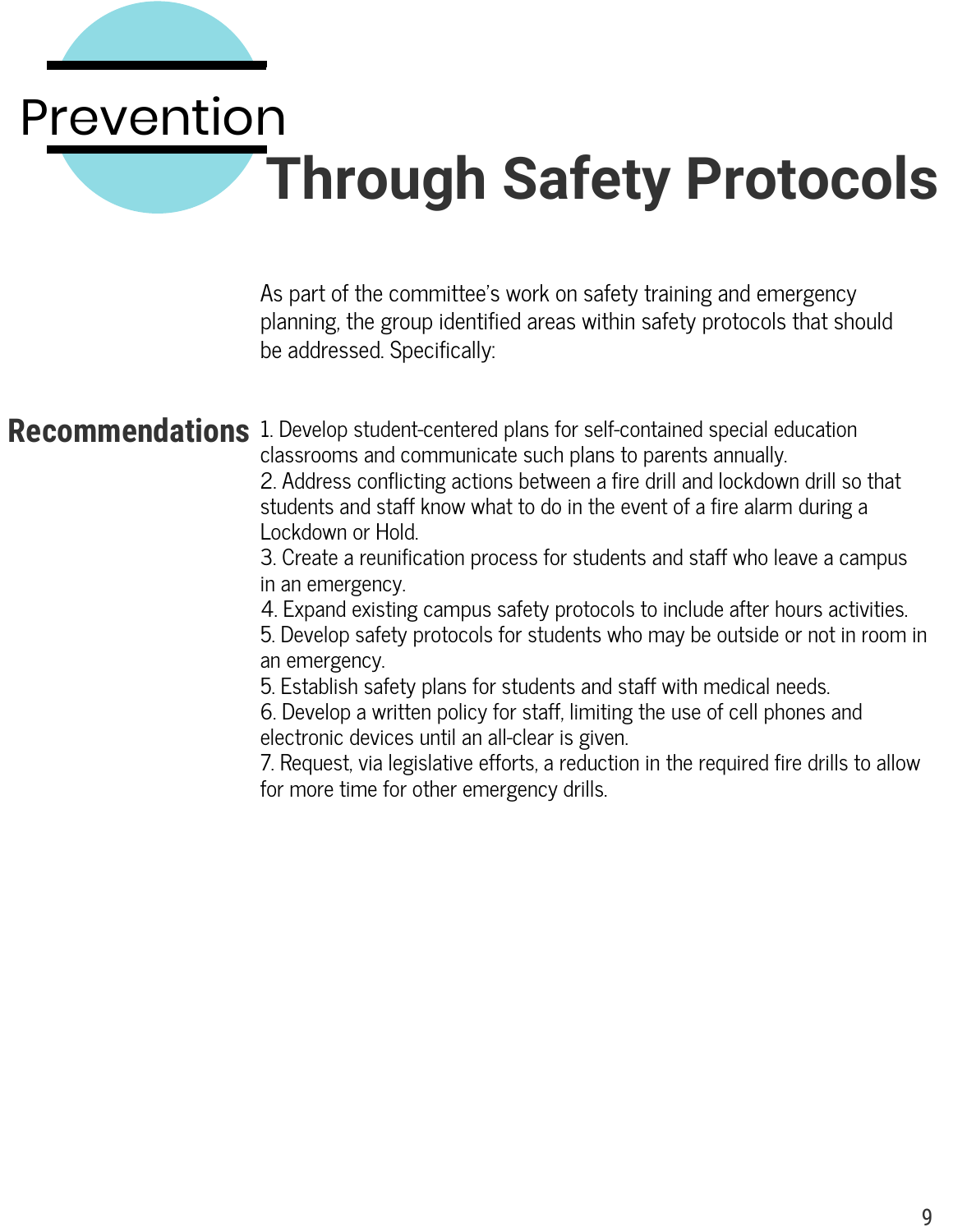# Prevention **Through Policy**

### **Current Status**

CCISD has many policies and procedures to address student discipline, school threats and weapons, and other student-related issues. The committee recommends the District strictly enforce existing policies, procedures, and protocols as well as consider the following changes:

### **Recommendations**

- 1. Strengthen dress code policy to address safety, not just modesty concerns. 2. Require students and staff to wear identification badges at all times on
- intermediate and high school campuses.

3. Reduce discretionary language from CCISD policies to ensure consistent application.

### **Clear Backpack Committee Statement**

The CCISD School Safety Committee could not reach consensus on a clear backpack policy at this time due to the timing of the committee and the start of the school year, realities that students can still hide prohibited items in the backpack, concern of weight of school contents and durability of plastic backpacks, student privacy, and lack of evidence that such a program would deter a motivated individual from causing harm.

Committee members discussed that the implementation of a clear backpack program would provide an added layer of security for administrators, provide a visible reminder of school safety, and could deter students from bringing prohibited items such as a weapon or tobacco. The committee discussed the range of a clear backpack program such as would it extend to gym bags, lunch bags, purses, instruments and large zipper binders, etc.

The group cannot make a recommendation for or against clear backpacks at this time.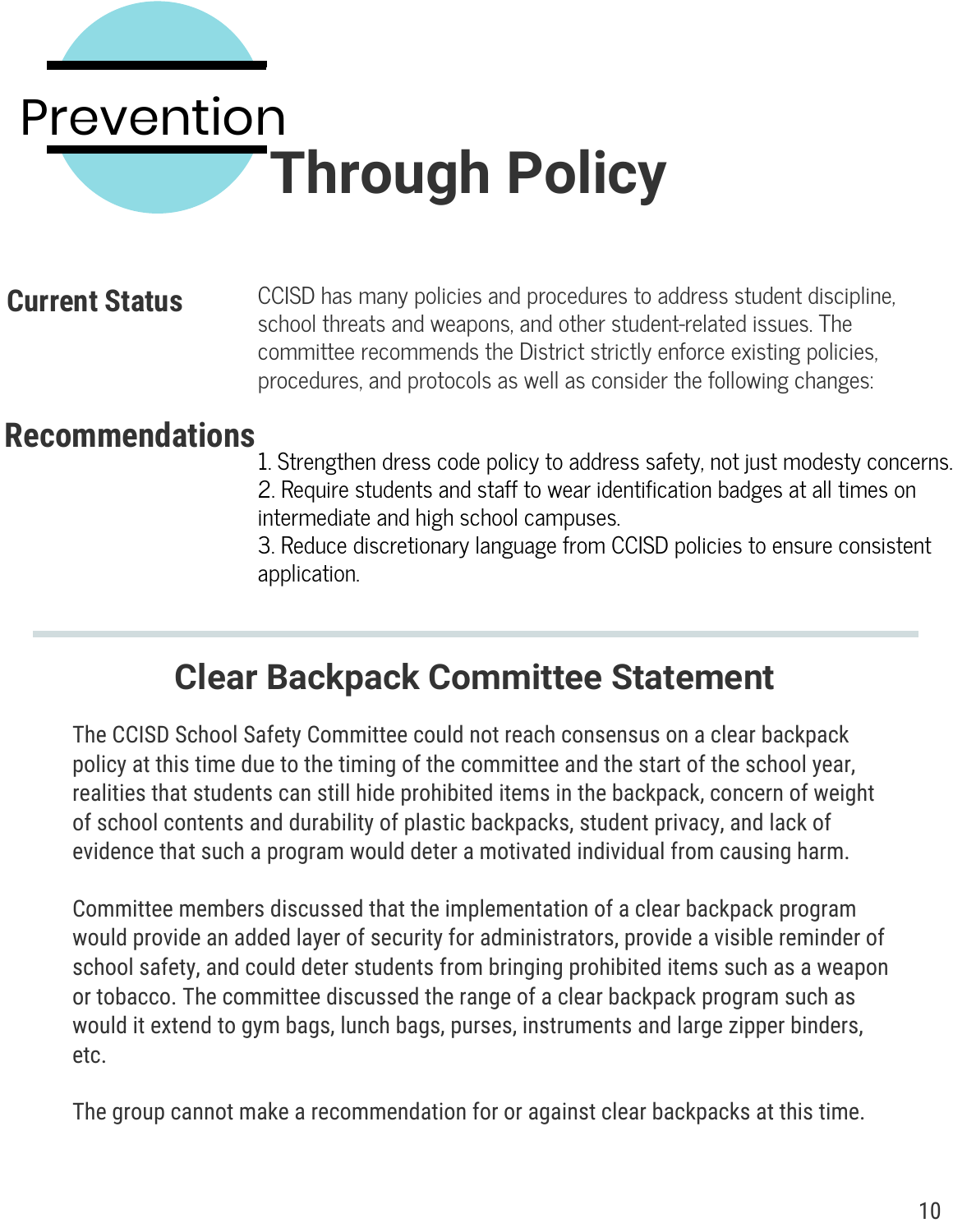# Prevention **Through Student Wellness**

### **Current Status**

CCISD has a comprehensive character education program and counseling program. In addition to the recommendations in the area of mental wellness training, additional counseling support mentioned in this report, the committee recommends:

### **Recommendations**

1. Implement Social Emotional Learning (SEL) and Positive Behavior Interventions and Support (PBIS) curricula. This involves the implementation of a process which children and adults acquire and effectively apply the knowledge, attitudes, and skills necessary to understand and manage emotions; set and achieve positive goals; feel and show empathy for others; and establish and maintain positive relationships and make responsible decisions.

2. Implement a standard mental health check-in as part of the school counselor academic advisement sessions in grades 6-12 and a mental health assessment tool at the elementary level.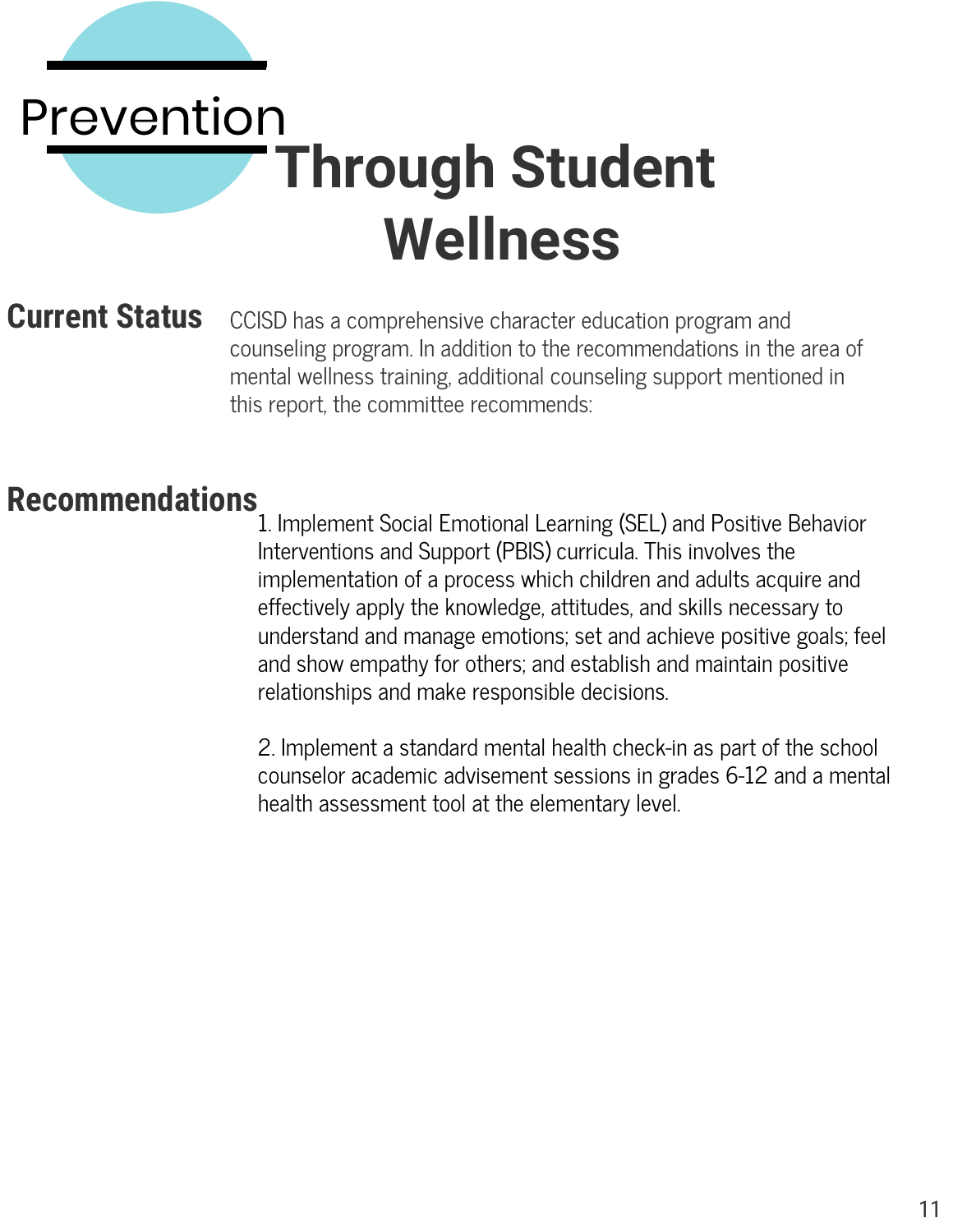# Prevention **Through Communications**

### **Current Status**

CCISD's Office of Communications handles all emergency communications for the school district. The committee learned the school district was moving to a more systems approach with regards to the types of communications that would be created for each type of emergency situation. This system would be based on a new standard of terminology of Lock Out, Lockdown, Shelter, Evacuate and Hold. Each protocol has a standard response and communication. The committee also learned of the significant challenges the District faces with social media, pranks and threats, and how these issues tie up a significant amount of time for campus administrators and police as they must investigate each instance.  $\overrightarrow{ww}$  Click here to see the presentation provided to the committee. (Communications is towards the end)

**Recommendations**1. Create a CCISD emergency app and website to share current security status, emergency protocols, and pertinent school safety information.

> 2. Implement a school-wide and community-wide information campaign, outlining the criminal, legal and disciplinary consequences of creating and sharing threats or rumors of threats.

3. Clearly communicate code of conduct violations and consequences to parents and students.

4. Develop graduated threat levels and post on the District's communication platforms.



[Click and View Page 4 for the Committee Discussions on](https://ccisd.net/common/pages/DisplayFile.aspx?itemId=44273467)  Communications